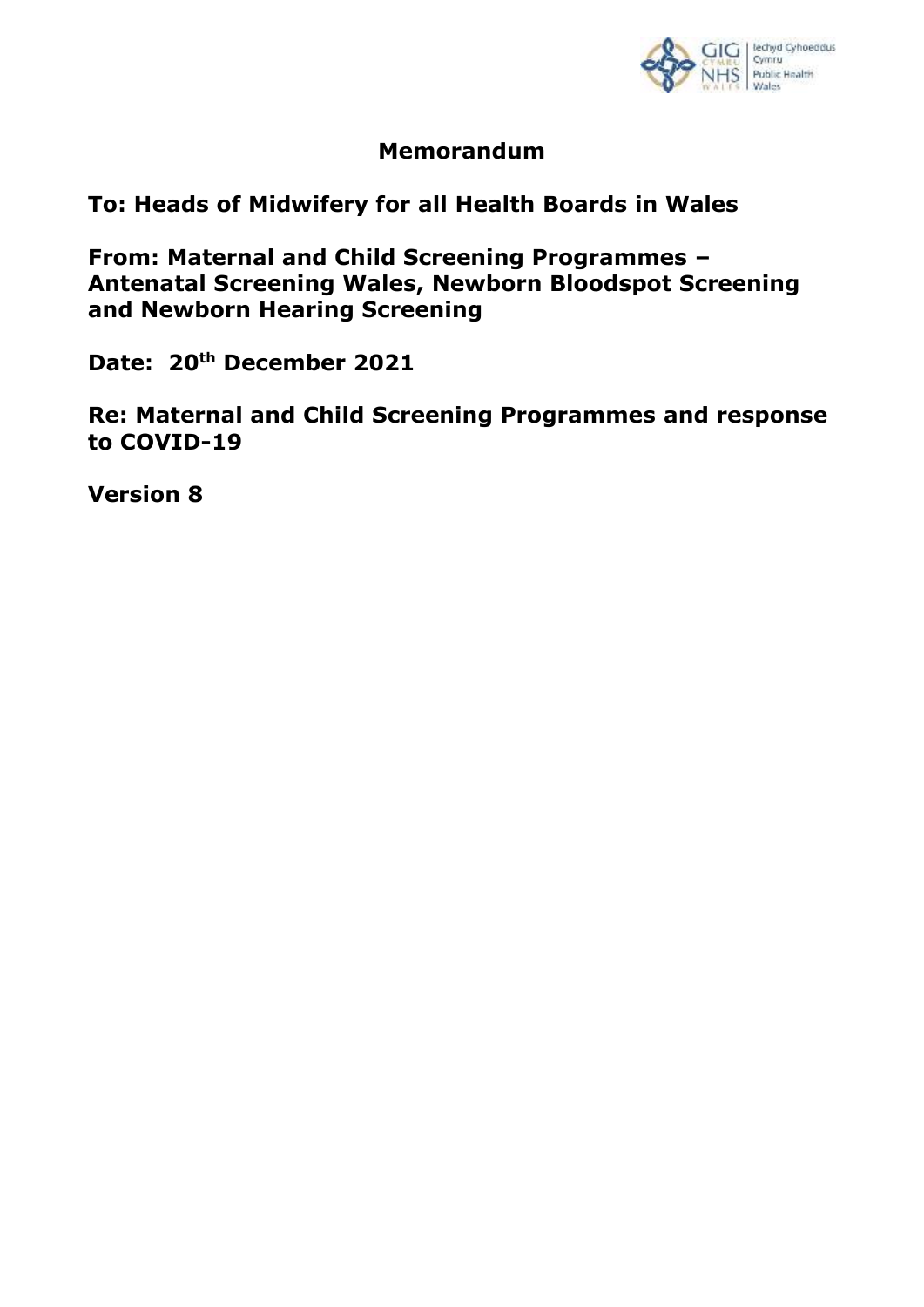

| <b>Summary of changes</b> |                |                                   |                                                                                                                                                                              |  |
|---------------------------|----------------|-----------------------------------|------------------------------------------------------------------------------------------------------------------------------------------------------------------------------|--|
| <b>Date</b>               | <b>Version</b> | <b>Section</b>                    | <b>Comments</b>                                                                                                                                                              |  |
| 24/03/20                  | $\mathbf{1}$   | Guidance<br>published             | Health boards sent<br>electronic guidance 24<br>March 2020                                                                                                                   |  |
| 21/04/20                  | $\overline{2}$ | Antenatal<br>Screening            | Women booking after 18<br>weeks and consenting to<br>screening for HIV/hepatitis<br>B-consider taking an extra<br>sample (EDTA) to test for<br>viral load if screen positive |  |
| 24/07/20                  | 3              | Antenatal<br>Screening            | Updated RCOG guidance,<br>updated symptoms of<br>COVID-19, amending<br>clinical provision locally as<br>the infection rate falls.                                            |  |
|                           |                | Newborn<br>Bloodspot<br>Screening | Update to paragraph<br>regarding laboratory<br>working.<br>Updated well baby model                                                                                           |  |
|                           |                | Newborn Hearing<br>Screening      |                                                                                                                                                                              |  |
| 7/09/2020                 | 4              | Antenatal<br>Screening            | Updated RCOG guidance<br>Updated self-isolation<br>period.                                                                                                                   |  |
| 23/11/2020                | 5              | Antenatal<br>screening            | Updated RCOG guidance                                                                                                                                                        |  |
| 11/12/2020                | 6              | <b>MAC</b>                        | Link to self-isolation<br>quidelines                                                                                                                                         |  |
| 31/8/2021                 | 7              | Newborn<br>Bloodspot<br>Screening | Updated guidance of when<br>to take the sample<br>Updated well baby model                                                                                                    |  |
|                           |                | Newborn hearing<br>Screening      | Updated Contact details and<br>detail in the pathway                                                                                                                         |  |
|                           |                | Antenatal<br>Screening            |                                                                                                                                                                              |  |
| 20/12/2021                | 8              | Antenatal<br>Screening            | <b>Updated Contact details</b>                                                                                                                                               |  |
|                           |                | Newborn Hearing<br>Screening      | Updated contact details and<br>adjusted wording                                                                                                                              |  |
|                           |                | Newborn<br>bloodspot<br>screening | Updated day of sample<br>collection                                                                                                                                          |  |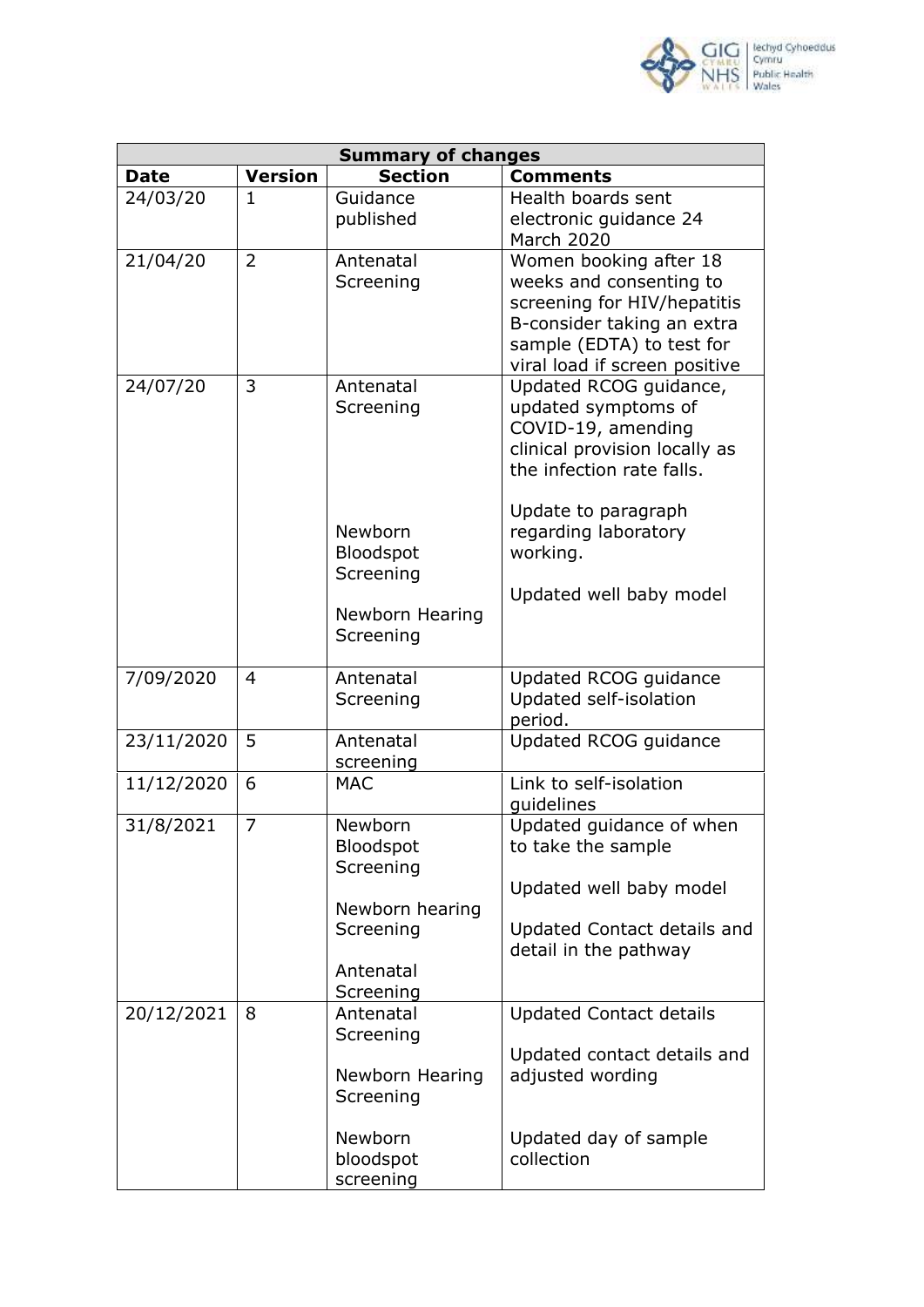

# **Antenatal Screening Wales**

The Royal College of Obstetricians and Gynaecologists (RCOG) have published guidance on Coronavirus (COVID-19) Infection and Pregnancy.

[www.rcog.org.uk/coronavirus-pregnancy](http://www.rcog.org.uk/coronavirus-pregnancy)

Women should be advised to attend routine antenatal care unless they need to self-isolate. For further information and guidance about self-isolation for individuals and households please see- [\\*Self-isolation: stay at](https://gov.wales/self-isolation-stay-home-guidance-households-possible-coronavirus#section-38154) home quidance [for households with possible coronavirus](https://gov.wales/self-isolation-stay-home-guidance-households-possible-coronavirus#section-38154)

Some of the antenatal screening tests have optimum gestations to be performed within. Other screening tests have specific timeframes that the test will need to be performed within. The proposed pathway overleaf indicates where there is flexibility in the timescales. The main principle is to offer appointments at the earliest opportunity so that there is scope to reappoint if the woman is self-isolating at that point or the clinic needs to be rearranged due to staffing shortages without the woman not having access to the antenatal screening tests.

The RCOG has advised that the National Institute for Health and Care Excellence (NICE) recommended schedule of antenatal care should be offered in full wherever possible. Ideally and where safe, these appointments should be offered in-person, particularly to those from BAME communities, those with communication difficulties or those living with medical, social or psychological conditions that put them at higher risk of complications, or adverse outcomes, during pregnancy.

If the screening pathway needs to be changed significantly for a woman then please contact Antenatal Screening Wales and this can be discussed with a member of the team on a case by case basis.

| John Regan      | Head of Programme     | john.regan2@wales.nhs.uk     | 07425 616328 |
|-----------------|-----------------------|------------------------------|--------------|
| Natasha Thomas  | Programme Coordinator | natasha.thomas7@wales.nhs.uk | 07748 914950 |
| Kindry Williams | Programme Coordinator | kindry.williams@wales.nhs.uk | 07425 616337 |

#### **Contact details for the Antenatal Screening Wales team:**

ASW Update 20/12/21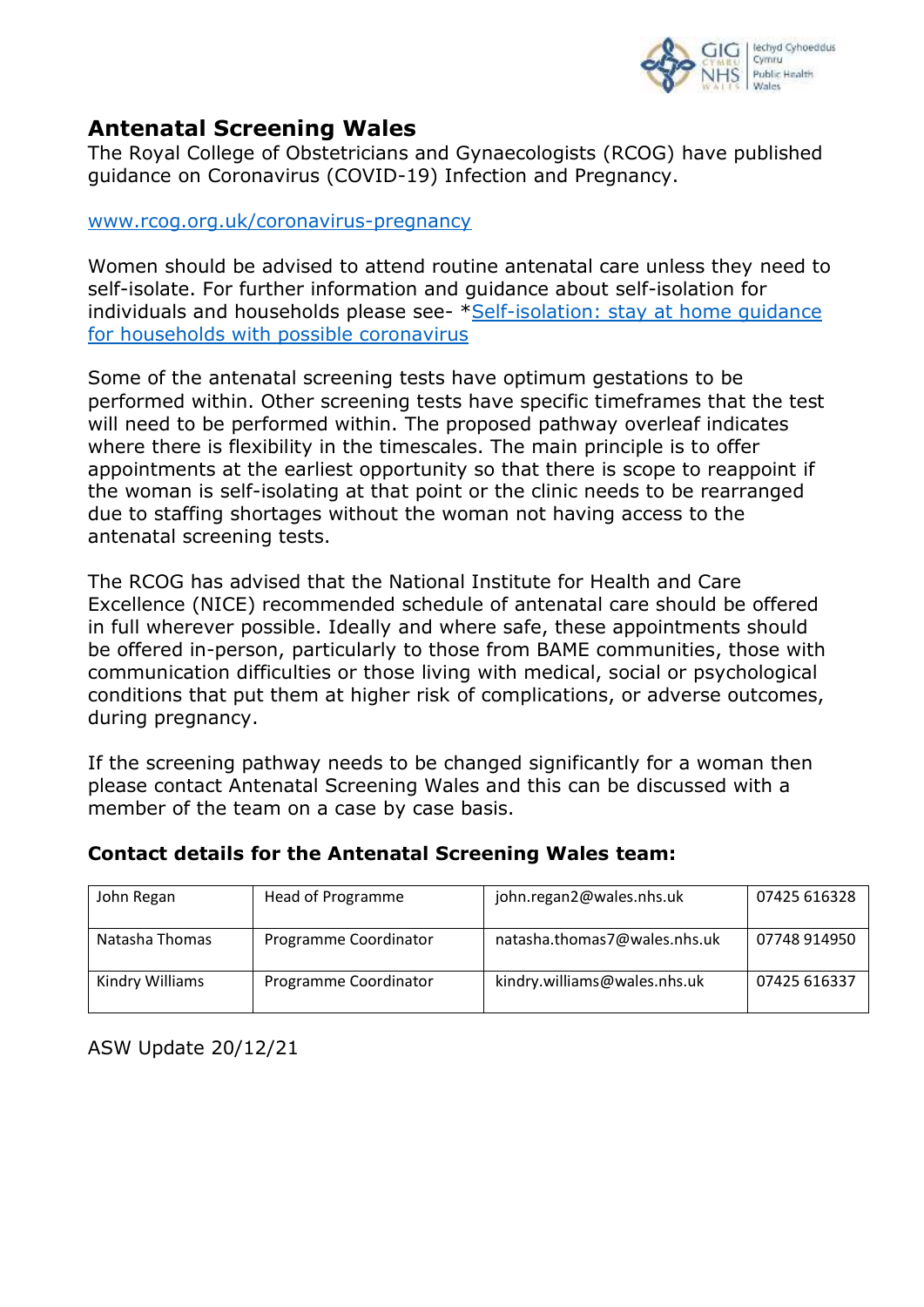



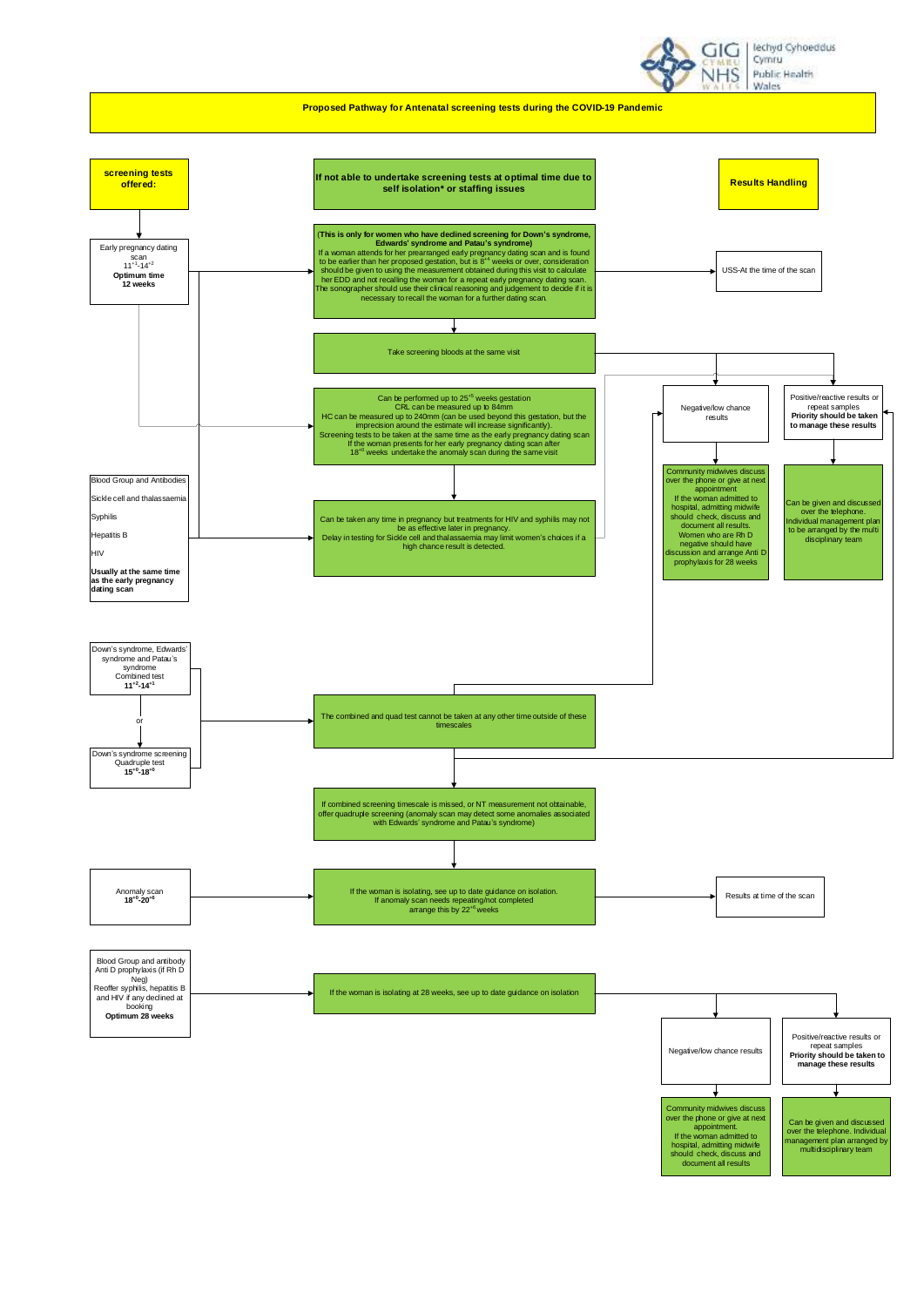

# **Newborn Bloodspot Screening**

Newborn bloodspot screening identifies and refers babies affected with rare but serious conditions that would benefit from early intervention and reduce morbidity and mortality from the condition. Early identification is key to improved outcomes and some of these conditions are included in the vulnerable groups to complications from COVID-19.

Conditions screened for:

- Inherited metabolic disorders
	- o Medium-chain acyl-CoA dehydrogenase deficiency (MCADD)
	- o Phenylketonuria (PKU)
	- o Maple syrup urine disease (MSUD)
	- o Isovaleric acidaemia (IVA)
	- $\circ$  Glutaric aciduria type 1 (GA1)
	- o Homocystinuria (HCU)
- Congenital hypothyroidism (CHT)
- Cystic fibrosis (CF)
- Sickle cell disorders (SCD)

Whilst our standard is that newborn bloodspot samples are taken between days 5-6 of life, it is appreciated that during these exceptional times, situations such as staffing shortages can make this difficult.

 If there is a postnatal visit planned for day 4 of life then the sample can be taken during this visit to reduce another visit being required and this sample will be analysed and reported on. At this time, taking samples on day 4 is recommended to enable identification of babies with 'suspected' results at the earliest opportunity.

It is really important that sample takers take good quality bloodspots on the visit and that the card is completed in full so as to avoid an avoidable repeat and a need to revisit the mother and baby. It is recommended that the samples are posted the same day into a Royal Mail post box.

Infection control measures that are to be undertaken that are in additional to universal control measures are those that are advised by the health board for the home visits.

If parents decline a visit by midwifery or health visiting services, it must be clearly documented that the importance of this test has been discussed with the parents. A decline card will then need to be completed and sent into the laboratory. The parents will then receive a declined letter which will give them the opportunity and details to contact to arrange testing in the future. This will be for the health boards to decide who will take these samples.

The newborn screening laboratory has also put plans in place to ensure that there is minimal disruption to the service. In the event that laboratory staffing is very limited then the conditions tested for will be prioritised to the conditions that are most time critical.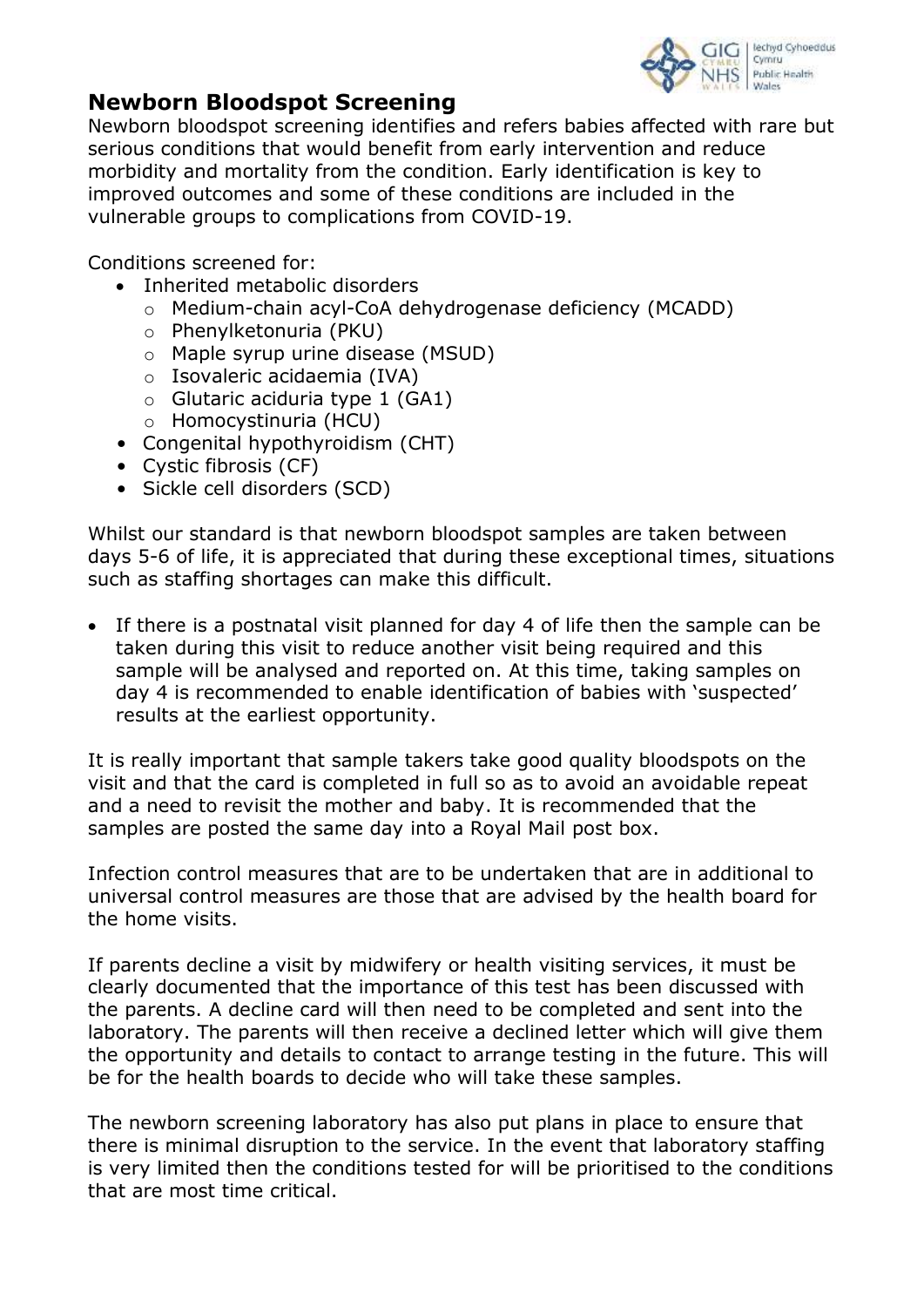

### **Contact details for the Newborn Bloodspot Screening Wales team:**

| Jude Kay        | Head of Programme     | Jude.kay@wales.nhs.uk         | 07966 289156 |
|-----------------|-----------------------|-------------------------------|--------------|
| Catherine Boyce | Programme Coordinator | catherine.boyce2@wales.nhs.uk | 07964 132707 |
| Margaret Birch  | Programme Coordinator | Margaret.birch@wales.nhs.uk   | 07425 616341 |

#### **Newborn Screening Laboratory**

Telephone – 029 2184 4032 Email – [New.Screening.cav@wales.nhs.uk](mailto:New.Screening.cav@wales.nhs.uk)

NBSW Update 20/12/21

# **Newborn Hearing Screening Wales**

Newborn Hearing Screening identifies babies who have a significant hearing loss that could affect their speech and language development without early support. Screening is undertaken by newborn hearing screeners. The test (which is only able to be undertaken in the first few weeks of life) is either offered when the baby is still in hospital or within a few weeks of birth at a local clinic.

Changes made to the Well Baby service model in March 2020, in response to Covid 19, are still in place in order to maximise the opportunity for babies to complete the hearing screening pathway whilst still in hospital. Screening will not be offered during the inpatient stay if babies or mothers are identified as symptomatic for COVID-19.

The pathway for babies that have missed the offer of screening in hospital, did not complete screening or were born at home, continues to be extended to the end of the first 12 weeks of life to take account of families who may be required to self-isolate and the limitations caused by reduced community clinic capacity.

Appointment letters include information about Covid restrictions, and the measures taken at clinics to keep babies and families safe. The COVID-19 status of the household is checked the day before the appointment, and again on arrival at the clinic venue, to ensure that the household is symptom-free and not self isolating.